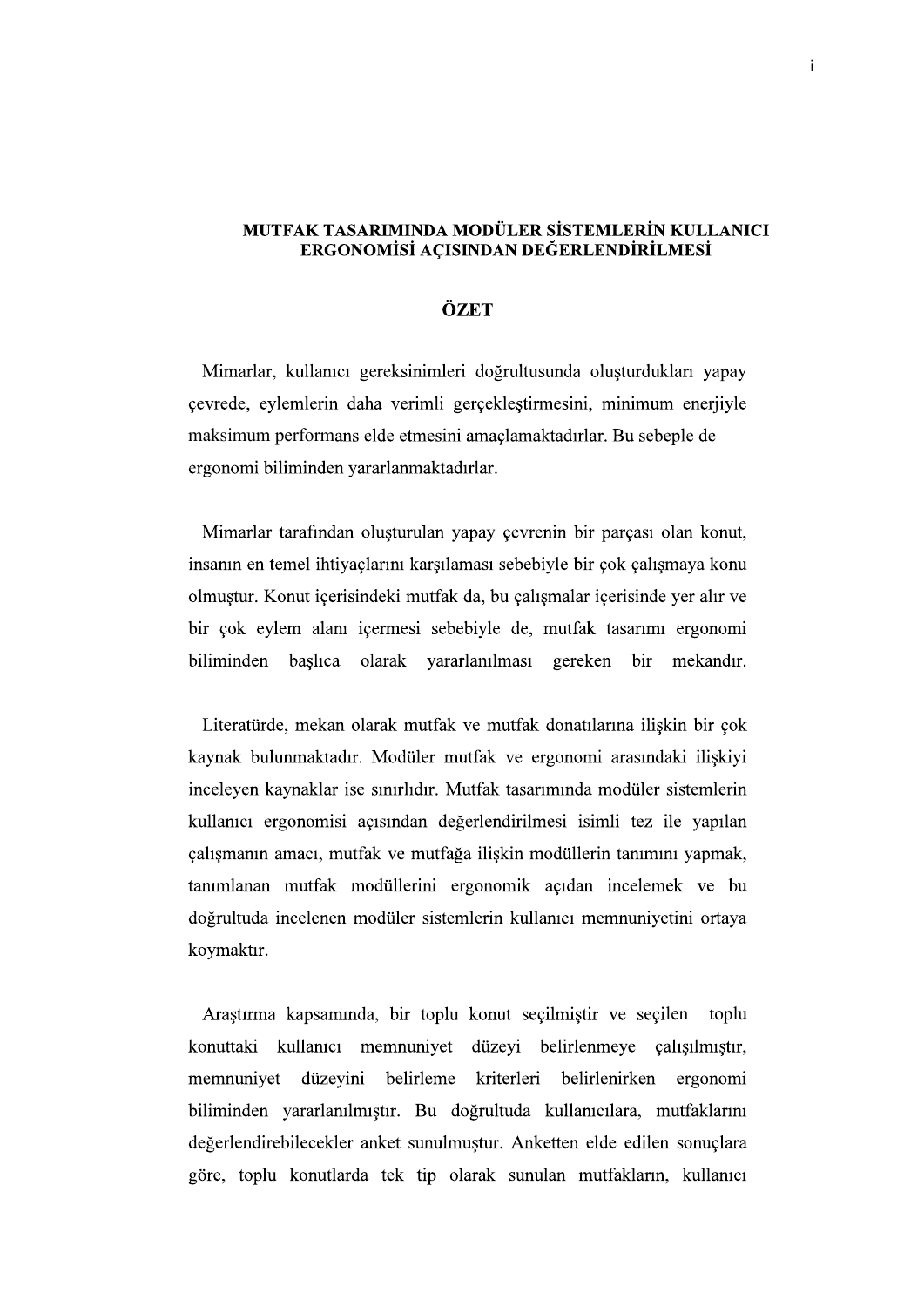profiline uygun olmadığı ve memnuniyet düzeyinin orta seviyelerde olduğu görülmektedir. Elde edilen bu sonuçlar doğrultusunda, kullanıcı memnuniyetini arttırmak için ihtiyaca yönelik ve özgün tasarımların kullanıcıya sunulması gerektiği önerilmiştir.

Anahtar Kelimeler: Mutfak, Modüler Sistem, Mutfak Ergonomisi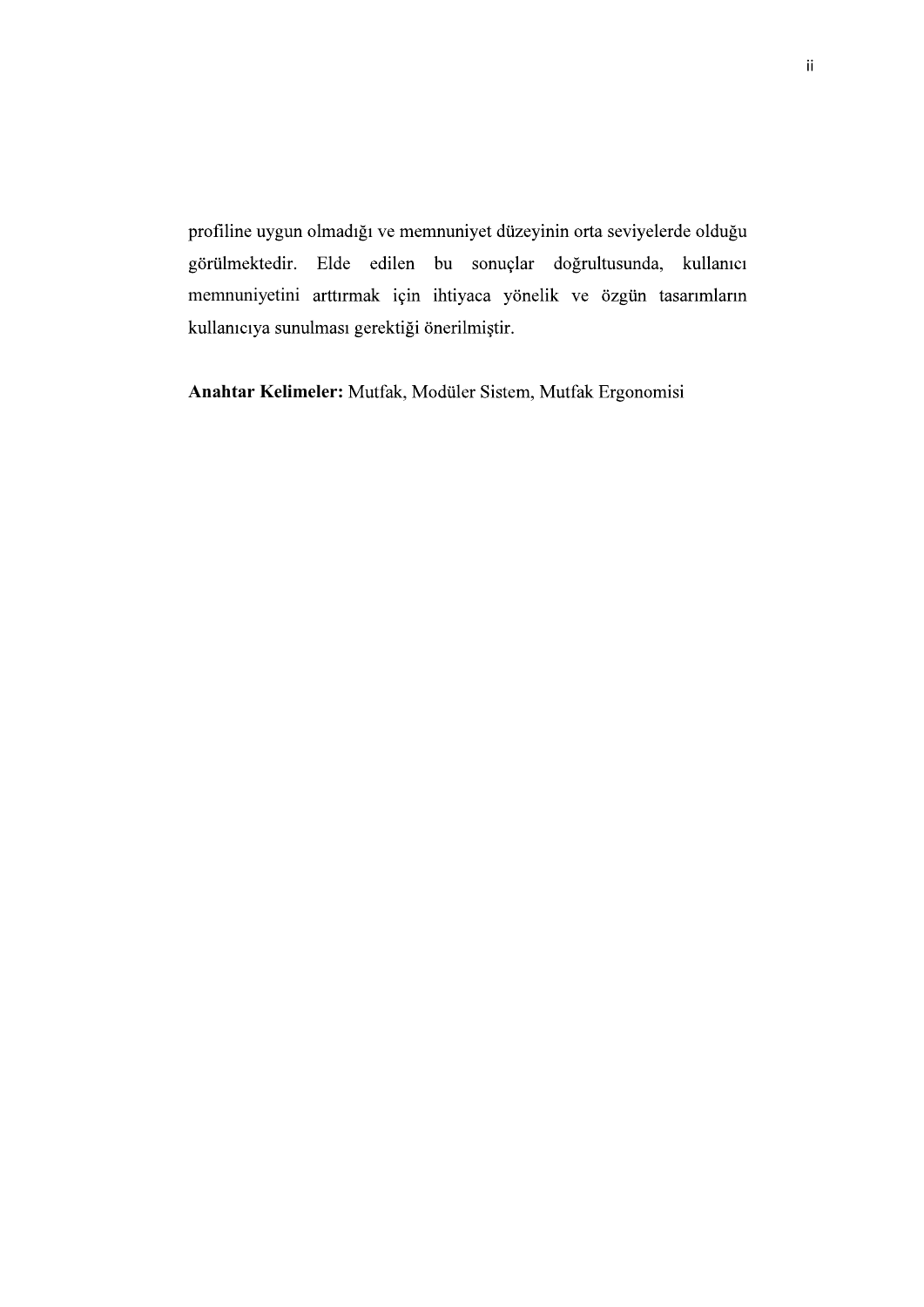## THE EVALUATION OF MODULAR SYSTEM IN TERMS OF ERGONOMICS IN KITCHEN DESIGN

## **ABSTRACT**

 Architects, in the artificial environment constituted towards users requirements, take advantage of ergonomics to carry out the actions efficiently and to obtain the maximum performance with minimum energy.

 Due to fulfil the most fundamental need of people, dwelling as the part of artificial environment constituted by architects is issue for many studies. Kitchen in the dwelling takes place in these studies. Design of kitchen is a field required to make use of the ergonomics since it includes many fields for actions.

 In technical literature many different resources exist for cuisine as a place and equipment for cuisine, however the resources for the relation between modular cuisine and ergonomics are limited. The aim of the thesis named "The Evaluation of Modular System in terms of Ergonomics in Kitchen Design" is to introduce modulus related to cuisine, to survey defined cuisine modulus in terms of ergonomics and to put forward the users' contentment inspected in modular systems.

 A congregate housing is selected within the scope of survey and the level of users' contentment is tried to be determined in that selected congregate housing. While determining the criteria of level of contentment, ergonomics is used. A questionnaire which the users can evaluate their cuisines, is presented. According to the acquired consequences, the cuisines presented as a prototype in congregate housing are seen as moderate in terms of the level of users' contentment and do not apply to the user profile at all. In conclusion intended and individual designs are